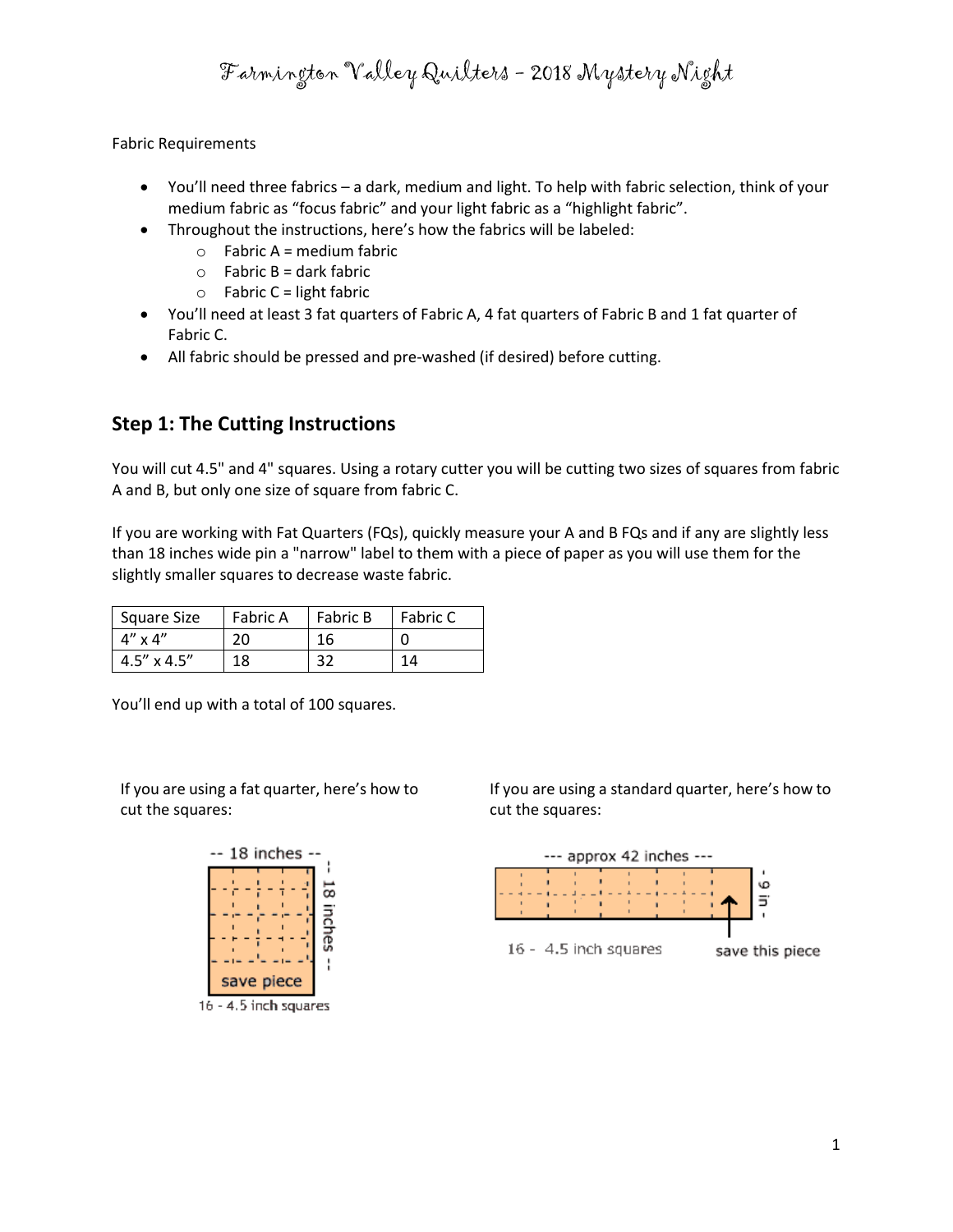Farmington Valley Quilters - 2018 Mystery Night

#### **Step 2: Block Assembly, Part 1**

You'll take squares of fabric in pairs and match them with two right sides together. See diagrams below for sewing and cutting to make half square triangles. Each pair of squares makes two half square triangle blocks.

- **Take 14 4.5" squares of B Fabric and 14 4.5" squares of C fabric and pair them.**
- **Take 18 4.5" squares of A Fabric and 18 4.5" squares of B fabric and pair them.**

If you are using several different fabrics for A, B or C - mix them when you pair them to create different half square triangles.

#### How to sew and cut the half square triangles:

- 1. The squares go right sides together. The back of the lighter color square is uppermost.
- 2. Using a ruler and a fine felt pen or a sharp pencil mark a line from one corner to the other diagonal corner as shown in green below. Don't worry about what kind of pen or pencil, this line won't show. (This is the green line)
- 3. Sew with a quarter inch seam on each side of the drawn line. You can use a 1/4" quilting foot or mark the sewing line with a pencil if you wish. (This is the red dash line)
- 4. Now you will cut along the green line using either a rotary cutter or scissors.



 $red$  dash = sew

bottom fabric is. face up

5. You will now have two pieces as shown below. Press these all open to form the half square triangles. When you press them open you can trim off the little rabbit ear corners and trim blocks to 4" squares.

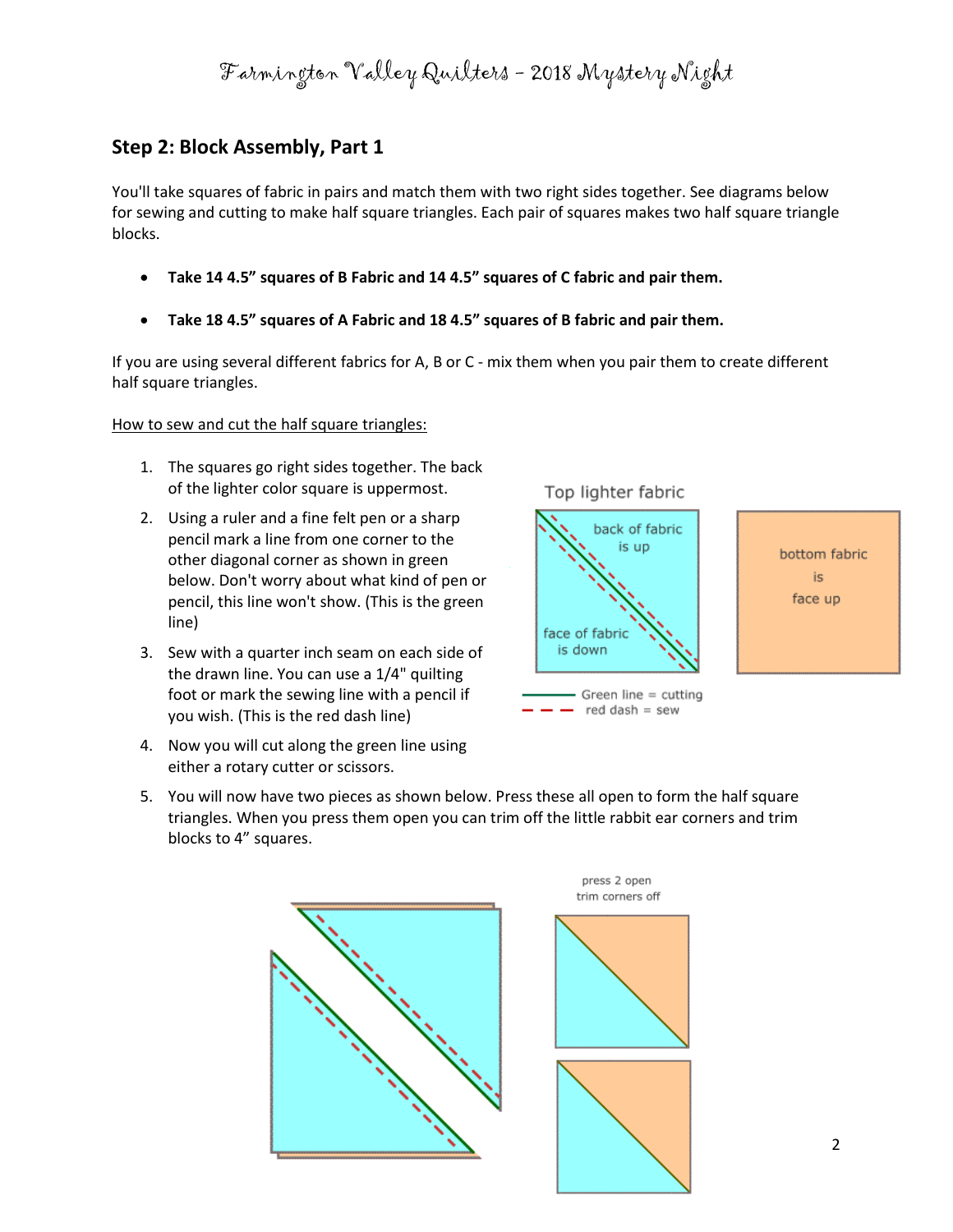Farmington Valley Quilters - 2018 Mystery Night

# **Step 3: Block Assembly, Part 2**

Using the half square triangle squares made in the previous part -and- the solid color squares cut in the part before you will assemble the following 6 different Units of 4.

Sew the number shown for each. For example, "Unit 1 - make 4" this means you'll make four assembled blocks like the picture shows. Fabric A is shown here as Blue, Fabric B is shown as a black tweed and Fabric C is shown as white. In the end, you'll have a total of 25 assembled blocks.

For easiest assembly - first sew the two top pairs of squares for each unit, then the two bottom pairs. Then, matching center seam, sew the two pairs into the Unit of 4.

If you used different fabrics for A, B and/or C - assemble them randomly in these units.



Unit 1 - Make 4



Unit 2 - Make 8



Unit 3 - Make 4



Unit 4 - Make 4



Unit 5 - Make 1



Unit 6 - Make 4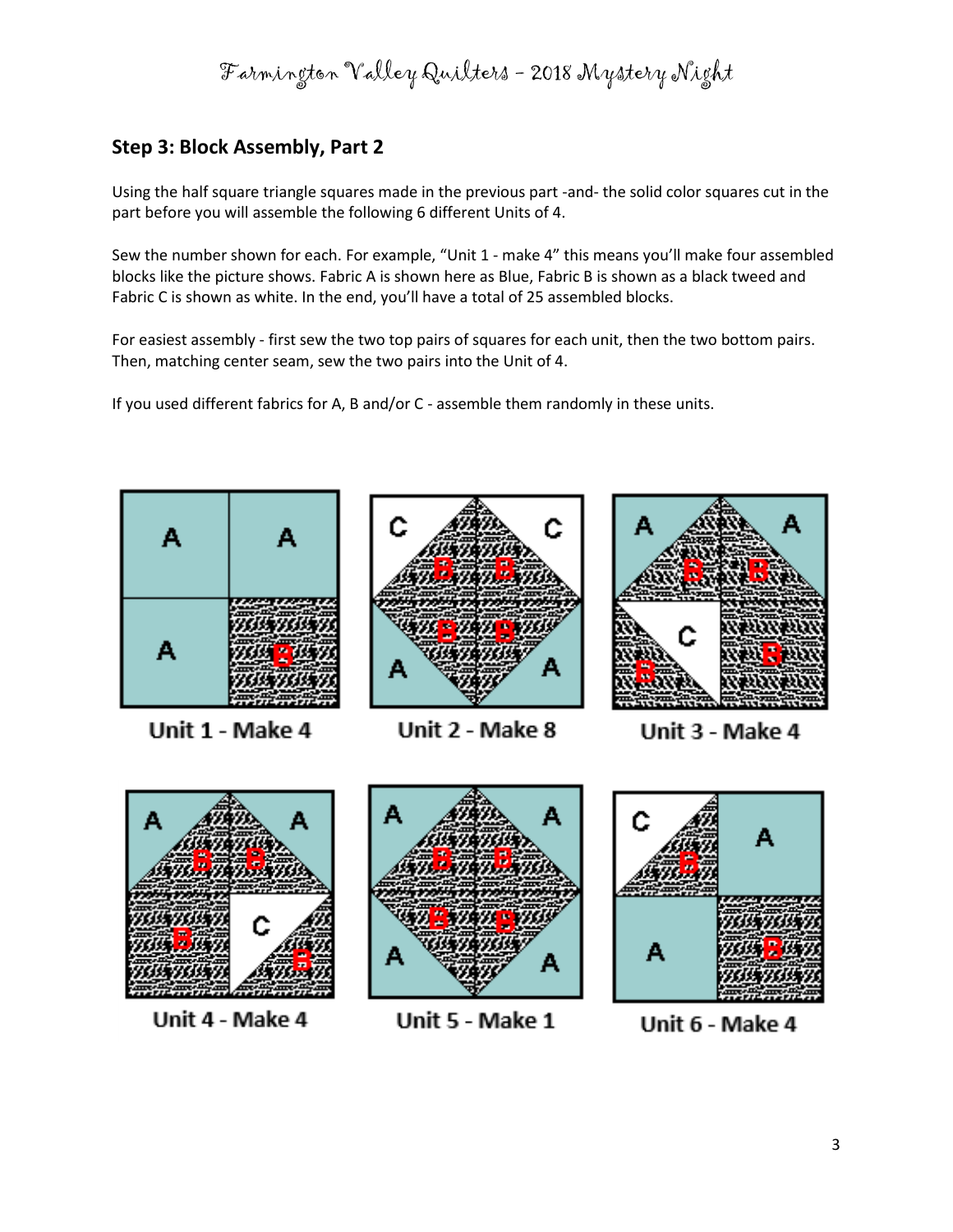Farmington Valley Quilters - 2018 Mystery Night

### **Step 4: Block Assembly, Part 3**

Now you can assemble sections of the quilt using the blocks made in the last step.

A. Using the 4-square unites you just made, make 4 of these larger blocks using 16 square unites.



B. And make 4 of these units:



This block will not be used in this step. Set it aside.

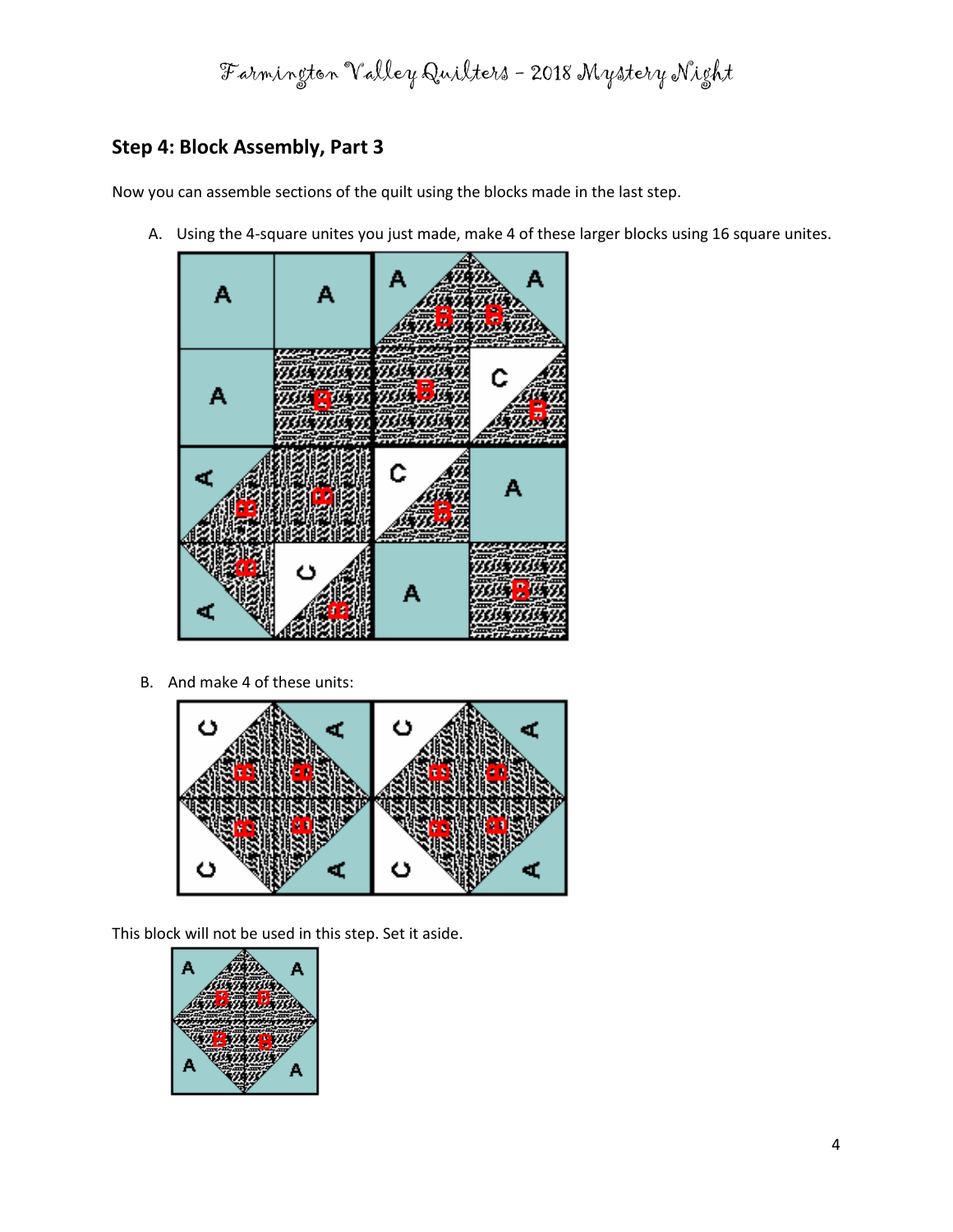Farmington Valley Quilters - 2018 Mystery Night

# **Step 5: Quilt Top Assembly**

Now you can assemble sections of the quilt using the blocks made in the last step. Yay!  $\circledcirc \circledcirc$ 

Using two of the assembled units from Step 4 – B and the one unused square, assemble as shown below. The one unused square will go in the middle of the two assembled units to make this row.



Next, assemble two of the 16-unit squares with one of the 2-unites in the middle as shown below.



Assemble the remaining blocks just like above. It's look upside down to the row you assembled above.